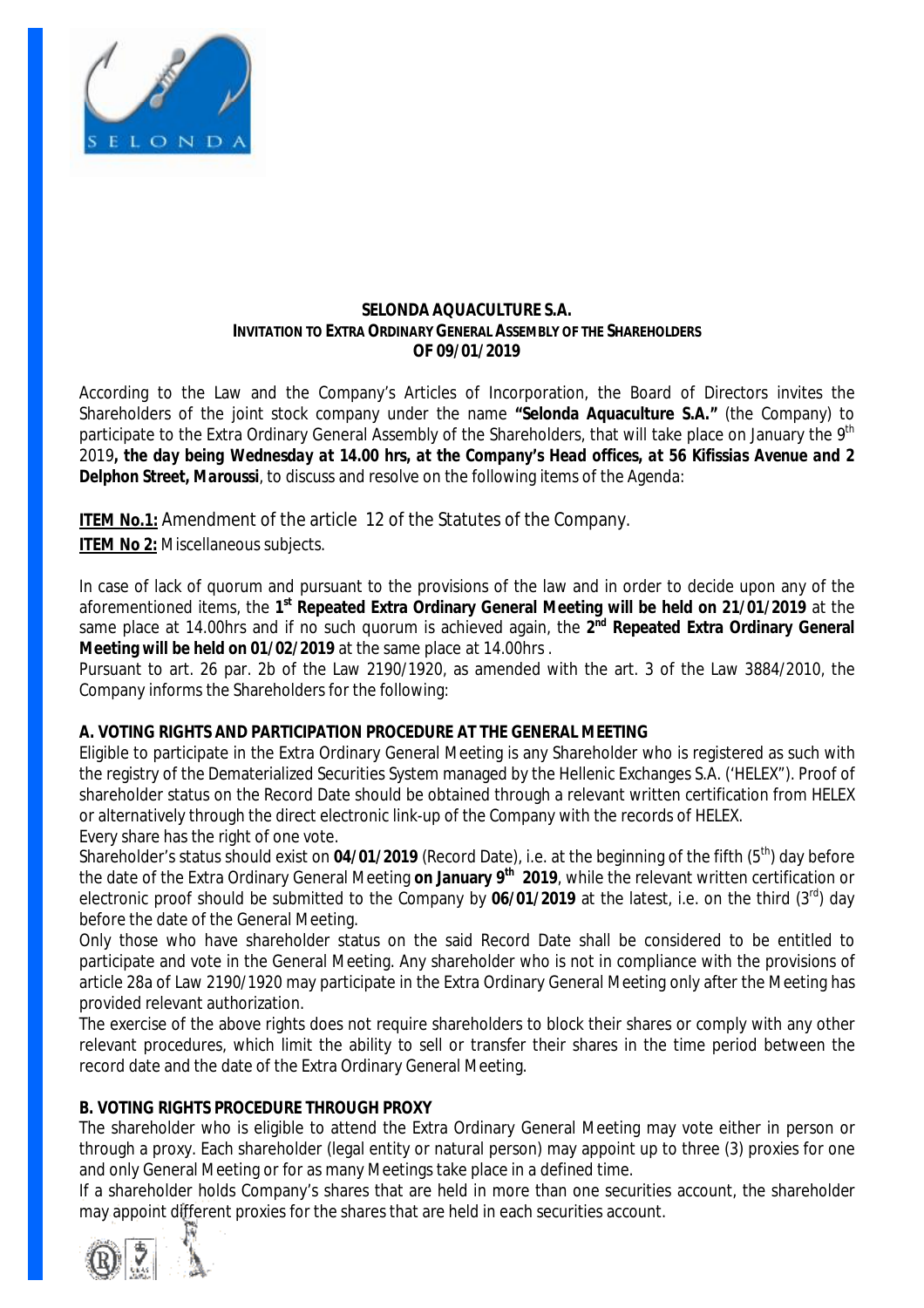

A proxy who acts for more than one shareholder may vote differently on behalf of each shareholder. The proxy votes pursuant to the shareholder's orders, if they exist, and is obliged to file the voting orders for at least one (1) year from the date the Shareholders' Minutes record is filed within the competent authority or from the date of its promulgation, if it is necessary. The non compliance of the proxy with the obtained orders does not affect the value of the General's Meeting decisions even if the proxy's vote is a "casting vote".

The proxy is obliged to disclose to the Company before the commencement of the Extra Ordinary General Meeting any specific fact that would be useful to shareholders in order to determine whether there is a risk of the proxy serving interests other than the shareholder's interests. Within the context of this paragraph, conflict of interest may arise in cases where the proxy: a) is a controlling shareholder of the Company or is another legal entity or entity controlled by that shareholder, b) is a Member of the Board of Directors or of the management team of the Company or of a shareholder controlling the Company, or of another legal person or entity controlled by a shareholder controlling the Company, c) is an employee or certified public accountant of the Company or of a shareholder controlling the Company, or of another legal person or entity controlled by a shareholder controlling the Company, d) is the spouse or a first-degree relative of one of the natural persons referred in cases (a) to (c).

The provision of proxy or its cancellation should be submitted to the Company within at least three (3) days prior to the Extra Ordinary General Meeting i.e. until **06/01/2019.**

The form for the appointment of proxy is available at the Company's website [www.selonda.gr](http://www.selonda.gr). The proxy form should be submitted, completed and signed, to the Company's Head offices, at 56 Kifissias Avenue and Delphon Street, Maroussi 151 25, Attica (to the attention of Mr Kosmas Alexandris, tel. 210 37 24 900) at least three (3) days prior to the Extra Ordinary General Meeting, i.e. until **06/01/2019.** 

The Company's Articles of Incorporation does not foresee the possibility of participation in the Extra Ordinary General Meeting electronically without the physical presence of the shareholder or the possibility of distance voting or the possibility appointing or recalling a proxy electronically.

## **C. MINORITY SHAREHOLDER'S RIGHTS**

Pursuant to article 39 par. 2, 2a, 4 and 5 of the Law 2190/1920 the shareholders have the following rights:

- (a) At the request of shareholders representing 1/20 of the paid-up share capital, the Board of Directors shall be obliged to include additional items to the agenda of the Annual General Meeting, provided that the relevant request is received by the Board of Directors within at least fifteen (15) days prior to the Extra Ordinary General Meeting. That request to have additional items included in the agenda shall be accompanied by reasons for such inclusion or a draft decision for approval by the Extra Ordinary General Meeting and the revised agenda shall be published in the same manner as for the previous agenda, thirteen (13) days before the date of the Annual General Meeting and shall also be made simultaneously available to shareholders at the Company's website [\(www.selonda.gr](http://www.selonda.gr)), along with the reasoning or draft decision submitted by the shareholders, according to the provisions of article 27 par. 3 of the Law 2190/1920.
- (b) At the request of shareholders representing 1/20 of the paid-up share capital, at least six (6) days before the date of the Extra Ordinary General Meeting, the Board of Directors is obliged to provide shareholders, according to article 27, par. 3 of the Law 2190/1920, with drafts of decisions on the items, which have been included in the initial or revised agenda, if a request to that effect is received by the Board of Directors at least seven (7) days before the date of the Annual General Meeting. Following a request submitted by any shareholder to the Company within at least five (5) days prior to the Extra Ordinary General Meeting, the Board of Directors shall be obliged to provide the General